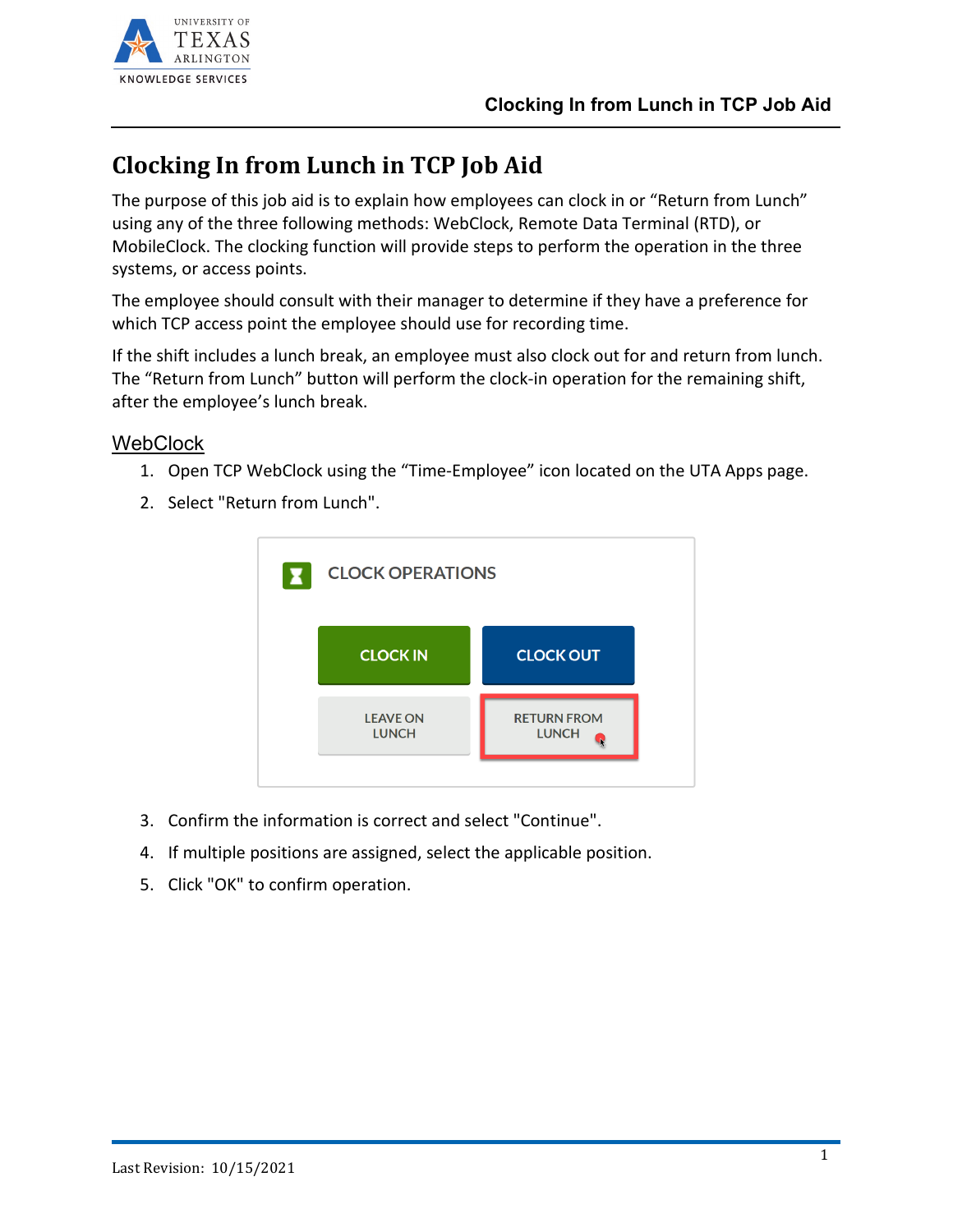

#### Remote Data Terminal (RDT)

- 1. Enter your Employee ID. Alternatively, scan your employee ID badge.
- 2. Enter your PIN.
- 3. Select "Return from Lunch".

|                                                                                    | <b>Select Operation</b>  |  |  |
|------------------------------------------------------------------------------------|--------------------------|--|--|
| <b>Sam Maverick</b><br>On a 1 minute Break<br>Thursday October 7, 2021 10:20:06 am |                          |  |  |
| <b>Clock In</b>                                                                    | <b>Clock Out</b>         |  |  |
| <b>Leave on Lunch</b>                                                              | <b>Return from Lunch</b> |  |  |
| <b>Change Position</b>                                                             | <b>Change Cost Code</b>  |  |  |
| <b>Self Service</b>                                                                |                          |  |  |
|                                                                                    | Log Off                  |  |  |

4. Confirm the information is correct and select "Continue".



Alternatively, if you have more than one position, you will be prompted to select a job code and select "Continue".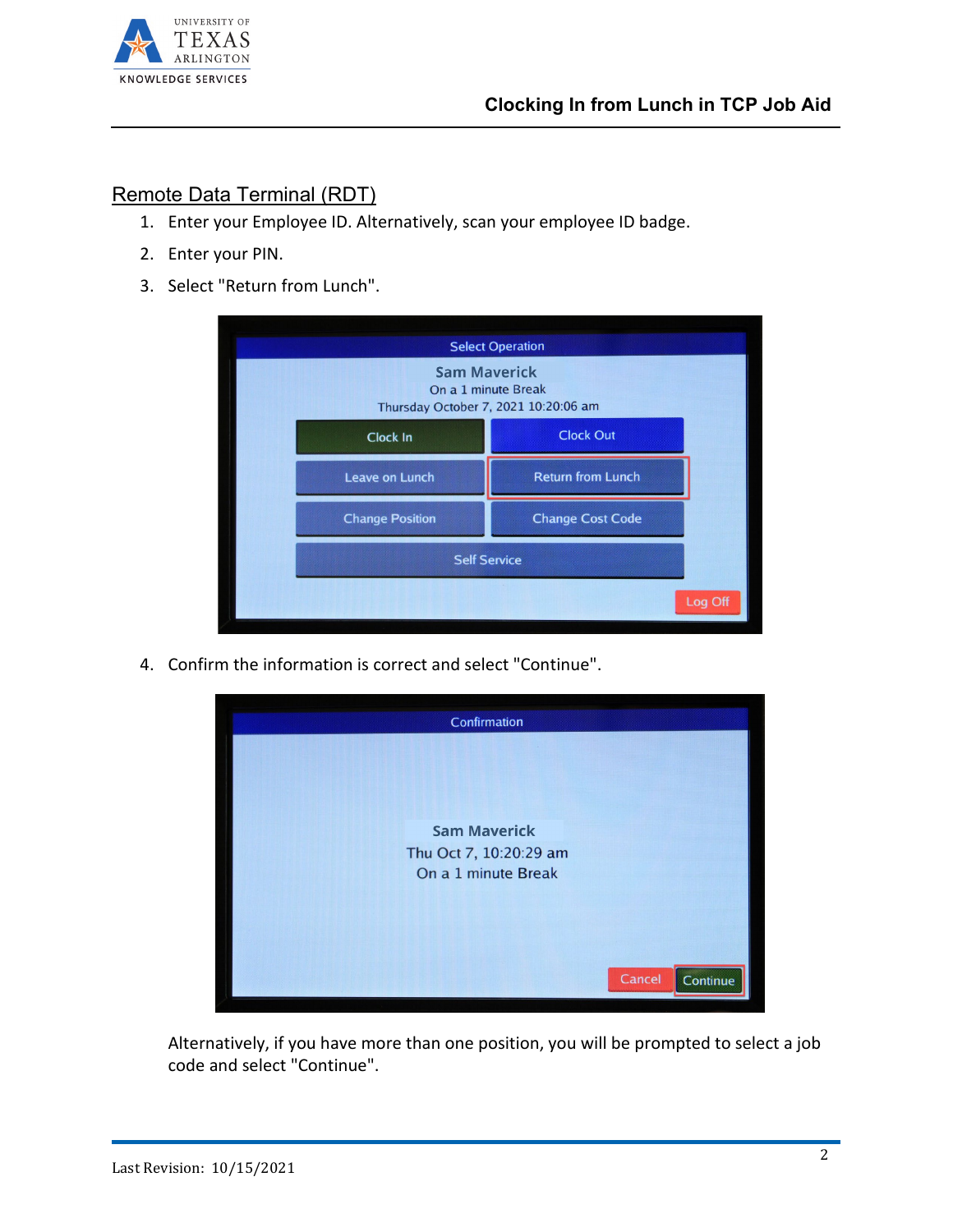

## **Clocking In from Lunch in TCP Job Aid**

|                 | <b>Select Position (Clock In)</b>            |
|-----------------|----------------------------------------------|
| Filter:         |                                              |
| <b>Position</b> | <b>Description</b>                           |
|                 | <b>CASUAL EMPLOYEE (NON-EXEMPT)</b>          |
|                 | <b>CASUAL EMPLOYEE (NON-EXEMPT)</b>          |
|                 | <b>CASUAL EMPLOYEE (NON-EXEMPT)</b>          |
|                 | <b>CASUAL EMPLOYEE (NON-EXEMPT)</b>          |
|                 | <b>CASUAL EMPLOYEE (NON-EXEMPT)</b>          |
|                 | <b>CASUAL EMPLOYEE (NON-EXEMPT)</b>          |
|                 |                                              |
|                 |                                              |
|                 |                                              |
|                 | <b>Enable Grouping</b><br>Cancel<br>Continue |

5. A pop-up will confirm the operation is successful.